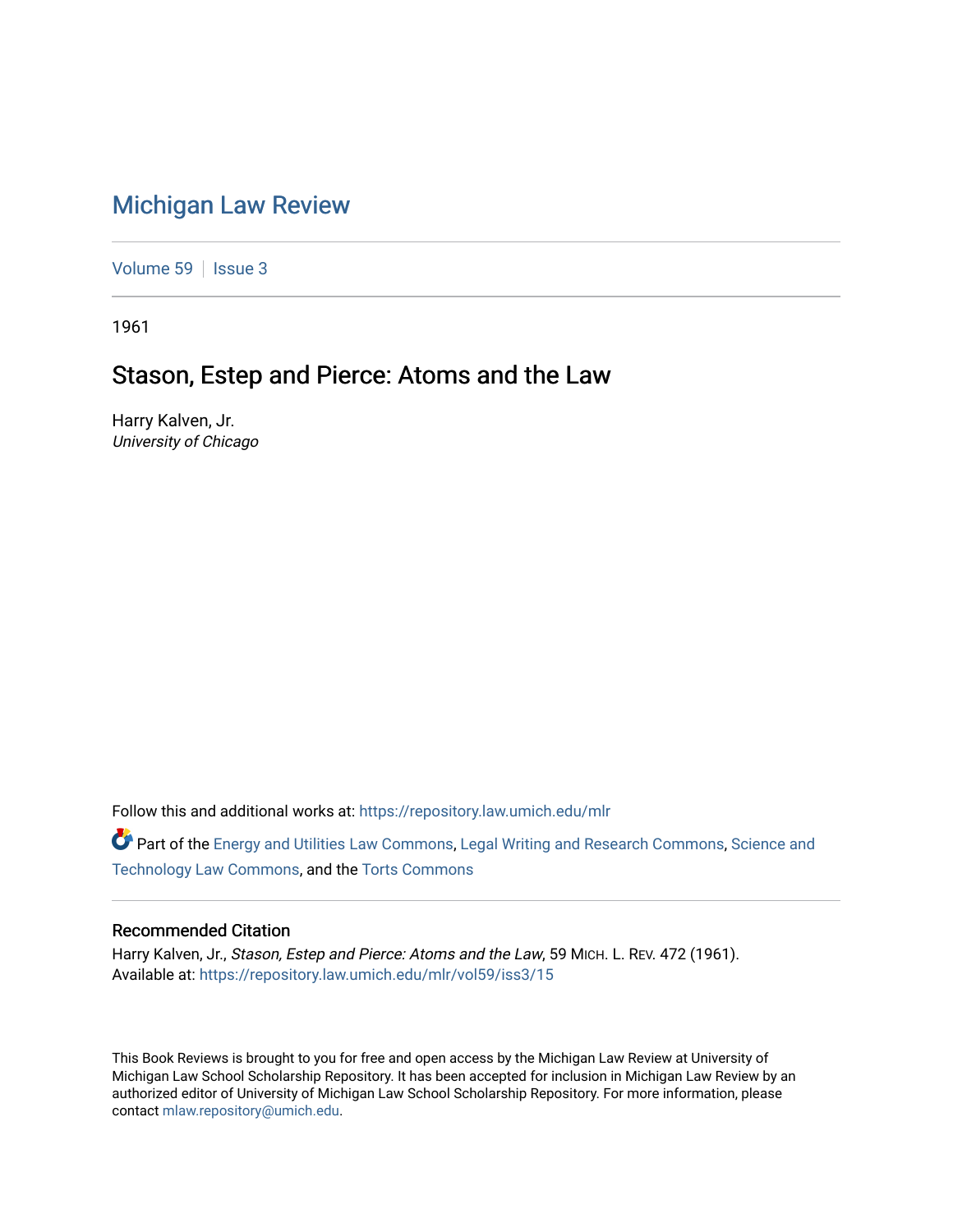## RECENT BOOKS

ATOMS AND THE LAW. By *E. Blythe Stason, Samuel D. Estep* and *lf'illiam ]. Pierce.* [Parts I and II\* Pp. 1-846] Ann Arbor: The University of **Mich**igan Law School, 1959. Pp. xxvii, 1512. \$15.00.

In this monumental volume Dean Stason and his colleagues at The University of Michigan Law School, Professors Estep and Pierce, have carried to completion a task of enormous scope. They have done nothing less than survey in detail *all* of the legal problems that will be raised by the peacetime exploitation of atomic energy. To do so they have had to look into the future and to risk prophecy of the shape and scope of the problems which are yet to come; their performance must constitute the most steadfast, thorough, and fully-documented gazing into the crystal ball in history. The magnitude of their achievement is such as to defy the limitations of a book review; and this is true although this review will be concerned only with Parts I and II, which deal with tort issues and which occupy the first 846 of the book's 1512 pages.<sup>1</sup> I shall therefore at the outset abandon all hope of doing justice to the richness of the book's materials; rather I shall confine discussion to a series of general points which the nature of the task and the authors' treatment of it suggest.

The basic task  $-$  the holding up of contemporary tort law to the mirror of this awesome new source<sup>2</sup> of accidents - strikes me as profoundly exciting and worthwhile. It provides a historic occasion for reconsideration of the wisdom and completeness of the law, a chance for a grand overview of what it is that tort law does and for a large criticism of it as it interacts with the pressing new problems generated by the use of atomic energy. It is almost as though we were placed once again at the threshold of the Industrial Revolution and invited to consider the problems with which our society and our law would soon be confronted. Reading the book is thus an extraordinary experience and privilege for the torts teacher.

The book is not easy to appraise as a work of scholarship. Necessarily much of the scholarship is derivative in the sense of collating an existing body of law with a new set of problems. Tort law had needed in recent years the monograph on the specific problem such as Dickerson's book on products liability in the food industry.3 It might be thought that *Atoms and the Law* is the parallel monograph on the specific problem of atomic energy.

<sup>\*</sup> Parts III, IV and V were reviewed by David F. Cavers in 58 MICH. L. REV. at p. 949, April 1960.-Ed.

<sup>1</sup> The book has five major parts. The other three deal with "State Regulation of Atomic Energy," "Federal Regulatory and Administrative Limitations Upon Atomic Activities" and "International Control of Atomic Energy." See Cavers, Book Review, 58 MICH. L. REv. 949 (1960).

<sup>2</sup> As we subsequently note in the text, there is some doubt, in view of the excellent safety record thus far, as to just how "awesome" these possibilities are.

<sup>3</sup> DICKERSON, PRODUCTS LIABILITY AND THE FOOD CONSUMER (1951).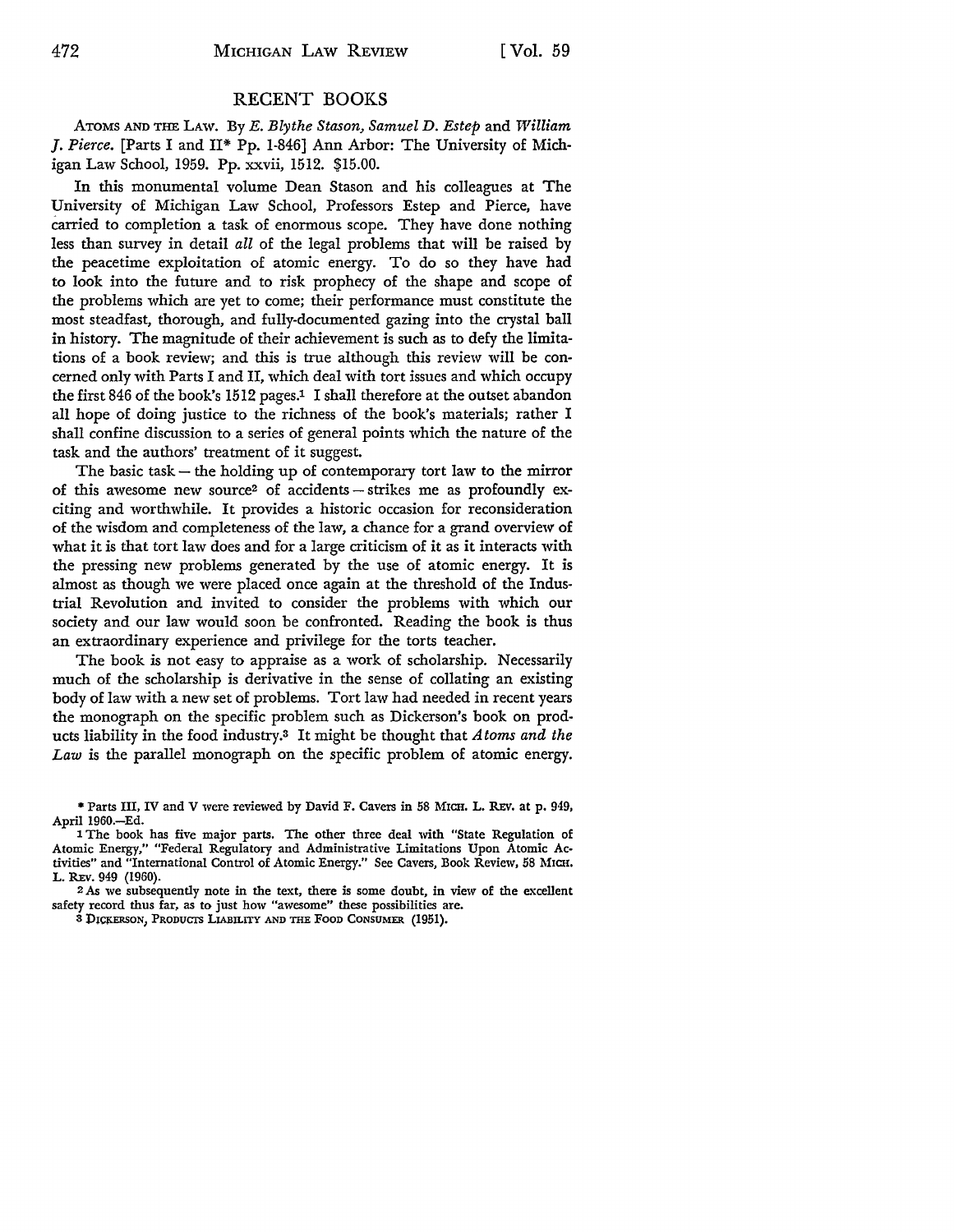However, the uses of atomic energy are so varied and its probable versatility in causing harm is so great that a study of this specific problem is tantamount to a study of virtually all tort problems. Further, at several points the authors have done original legal research in considerable depth. Hence almost as a by-product of their basic purpose they have produced another general torts text which has claim to a place on the shelf alongside the *Restatement,* Prosser, and Harper and James.

Beyond this is the remarkable factual imagination the authors have displayed in locating the new problems. On this level the book is stunning indeed. They have been inexhaustibly thorough in imagining what kinds of problems will arise and in so doing they have furnished us with a major example of the kind of seasoned experienced judgment the lawyer can provide in planning ahead for the future. Hence, although the book is uneven, much of it rates as original scholarship.

Thus the task is exciting, the imagination is high, and the scholarship is deep. But despite these clear virtues the work is full of difficulties which invite criticism. In the uncharitable tradition of book reviewing, I will devote most of the space to the difficulties.

The very virtue of detailed and patient foresight proves to be a source of serious difficulty throughout for the allocation of discussion. There are two related problems here. First, whether the fact that the new source of accident is atomic energy will add any novelty to the legal issues; for example in a serious radiation accident many people will be killed but this would hardly justify a detailed study of death statutes since however the person is killed the legal issues raised by a claim for wrongful death remain the same. The authors seem to have followed an uneven editorial policy with respect to this dilemma. Thus the chapter on workman's compensation is a concise summary of the familiar law and devotes most of its space to the new issues that will arise from radiation accidents. But often they seem to be rehashing much law which picks up no novelty from its application to the atomic energy accident. An interesting instance of this is the handling of prenatal injuries to which some fifty pages are devoted. It is true that their legal analysis is very good and that radiation carries a new potential for causing prenatal harm, and further that prenatal tort law has developed only very recently, yet their lengthy discussion of the application of tort law to prenatal injuries caused by radiation does not read very differently from any of the several recent law review commentaries which have thoroughly reviewed the topic without the stimulus of the atomic energy accident. In contrast the novel issues of genetic injury from radiation receive little emphasis, although the authors do remind us that the law may someday have to resolve the puzzling issue of injury to a child who is not merely unborn but unconceived at the date of the wrong.

The other wing of this difficulty is that they sometimes are running so far ahead of events that the new case has no shape or feel as yet. Conse-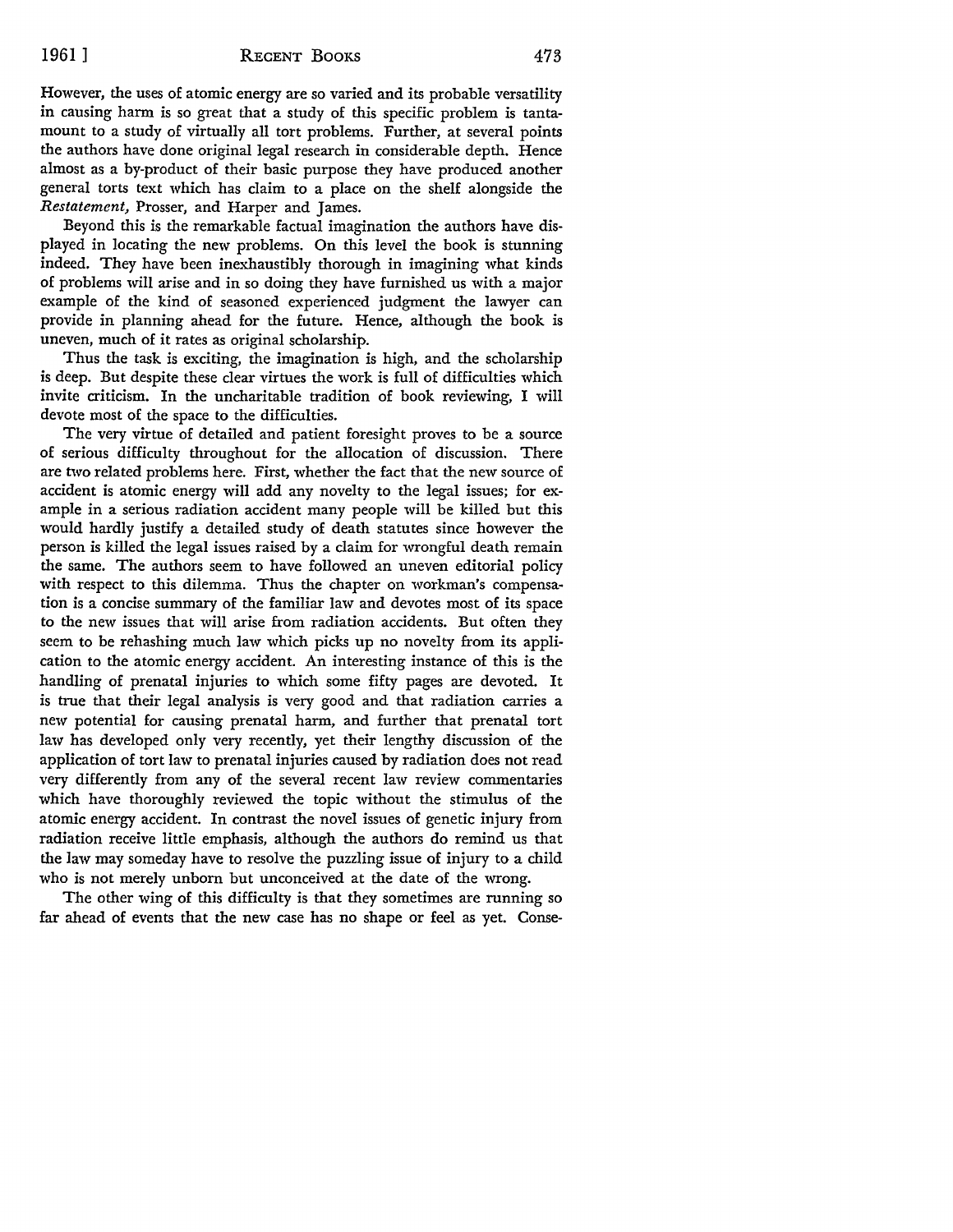quently the application of existing law to the new case is not so much an application as a repetition of law. It is a little as though in anticipating the legal problems that will arise when man reaches the moon, a book on lunar law were to discuss at length the choice between the Torrens system and the recording acts on the supposition that property rights on the moon will be created. The book is thus an excellent playground for exercises on the arresting jurisprudential issue of when an application of a general legal principle to a case serves to illumine the principle and when it serves merely to repeat the principle. It is tempting to say that the book is an instance of too much and too soon.

A second pervasive difficulty stems from some uncertainty as *to* the audience for whom the book was written. Presumably the authors did not intend *to* write another torts text as their main objective. Nor did they apparently intend a critical essay on the policy issues involved, although the book is again uneven in its explicit criticism of existing law. They seem *to* have decided upon a book for the practising lawyer, a book the lawyer must have on his desk while he waits for the first nuclear accident *to* occur. The text is full of references to the "nuclear lawyer" and "the lawyer in the atomic age." This seems to me an instance of what might be called the "practical fallacy." With such a topic, the authors should have had the courage of their imagination, and not have attempted to make their book palatable to the presumably hard-headed bar by the pretense that it was actually written for them.

The desire to appear to be practical while engaged in pioneering legal study led the authors into what may well prove the most upsetting feature of their endeavor. They have approached their problem by a careful examination of the common law tort doctrine. It is a serious weakness that they do not face up early to the question whether the new problems are *to* be solved primarily by the judge or by the legislature. It is one thing *to* look to the common law doctrine for advice on legislation; it is quite another however literally to apply it inch by inch as the authors have done. Thus at page 685 they seem to me to give the game away in the following sentence: "In view of this complicated and uncertain state of affairs of one thing we may be certain, namely, that before we move very many years into the atomic age, state legislatures will be taking action to provide statutory rules covering the matter of liability in radiation injuries. . . ." I do not mean to suggest that the first 685 pages of patient discussion are rendered worthless by this prediction of legislation. I do mean to suggest, however, that the likelihood of legislation plays havoc with their organization and with their basic approach. Although at many points they have made specific recommendations for changes in the law, they have been inhibited throughout by the effort to extend the common law to the atomic accident and have not freely assessed the alternatives a legislature would have. Had they faced up at the outset to the probability of legislation they could not of course have written a book for the bar since it would be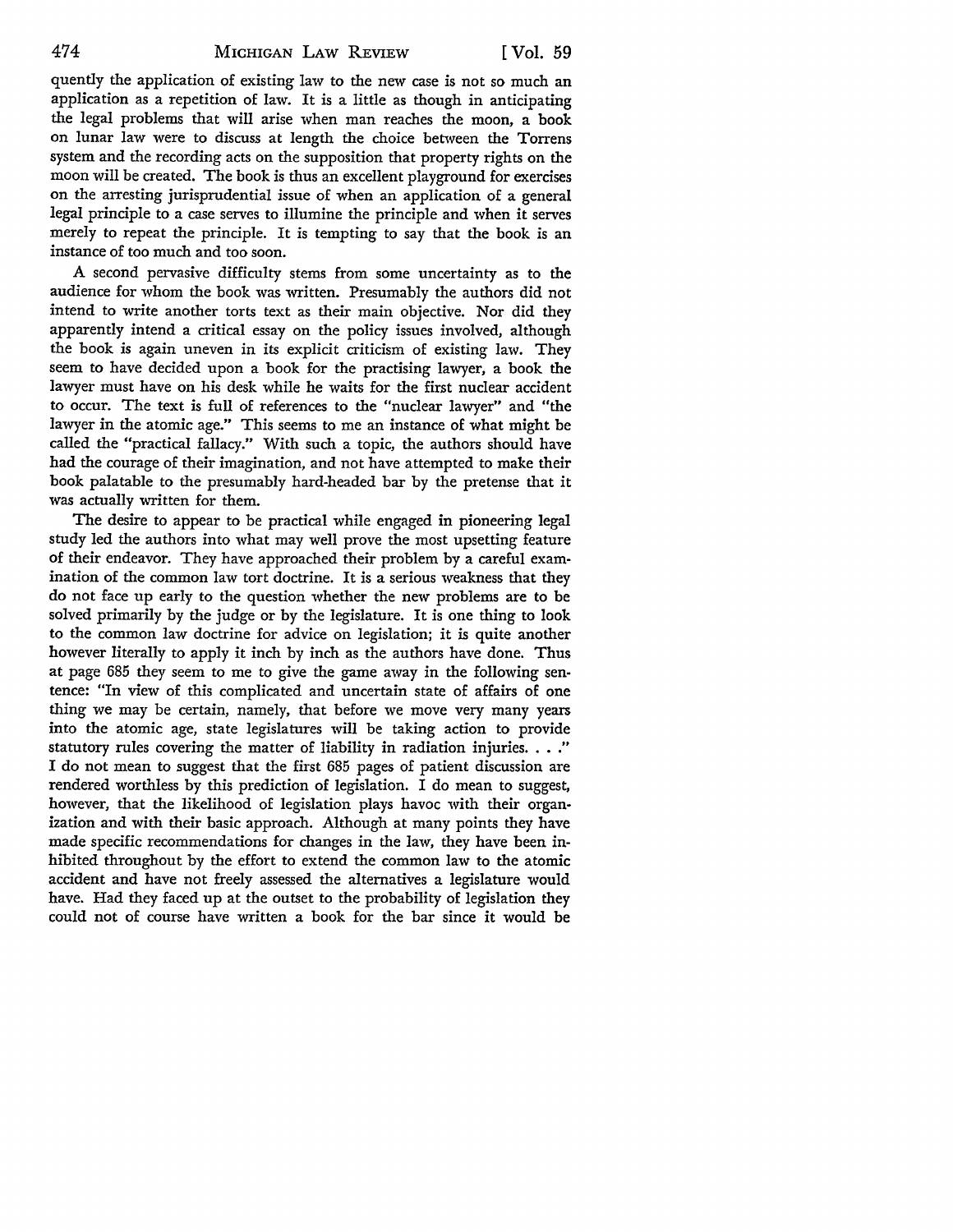hazardous indeed to attempt to predict what statutes the future will bring and to then attempt to apply them.

It is perhaps these same factors that have led to the most striking feature of the book - the authors' preoccupation with negligence as the criterion of liability in the atomic age. One would have thought that the advent of the atomic accident would have provided a splendid occasion for redebating the wisdom of *Brown v. Kendall.* Or at least that it would have furnished a fine case for analysing the impact of common law strict liability notions, particularly those for ultrahazardous activity under section 519 of the *Restatement.* It has always been a puzzle how section 519 could share the tort world peaceably with the negligence principle; and atomic energy would have seemed a superb test case. The book, however, plods through the negligence rules first and really never debates seriously what the proper criterion of liability should be.4 It is true that on page 635 the authors finally discuss strict liability and good old *Rylands v. Fletcher,* but their heart does not seem to be in it. Their treatment is the more curious because at this point they pause for a useful review of the history of all the atomic accidents that have thus far occurred and add some good hypothetical cases of their own. They then attempt to decide whether negligence or strict liability will control. By my count they put 23 cases in all; in 14 they conclude it will be strict liability; in 6 they say that "available case law is not clear" and in 3 they lean toward negligence. Yet this box score seems to have had little impact on the emphasis throughout the rest of the book.

The history of atomic accidents suggests one other fascinating possibility. The remarkable thing is that there have been so few accidents of any sort. We are told that the AEC has operated 25 reactors for over 600,000 hours using almost 18,000,000 man hours without accident. Clearly the crude popular impression that tort law will have to face disasters comparable to Hiroshima is happily wide of the mark. In fact it is doubtful that on the current safety record the use of atomic energy would qualify as ultrahazardous under section 5191 One is tempted to go on and suggest, with tongue in cheek, that perhaps atomic energy will not produce any tort problems and that the authors have been engaged in documenting with exquisite care the legal consequences of a private nightmare.

As subchapter C of the long third chapter on Negligence the authors report in detail on the government insurance indemnity program for atomic energy. Apparently the threat of tort liability has been considered so great and so far in excess of private insurance funds that the government has had to step in and undenvrite \$500,000,000 of liability insurance for each industrial user of atomic energy over and beyond his private coverage. We have here an instructive instance of the deterrent impact tort liability may have on industry. Thus there may be something after all to the fashionable interpretation of *Brown v. Kendall* as a subsidy to infant New England

4 There is, however, some discussion of the issue in Chapter IV, especially p. 721 et seq.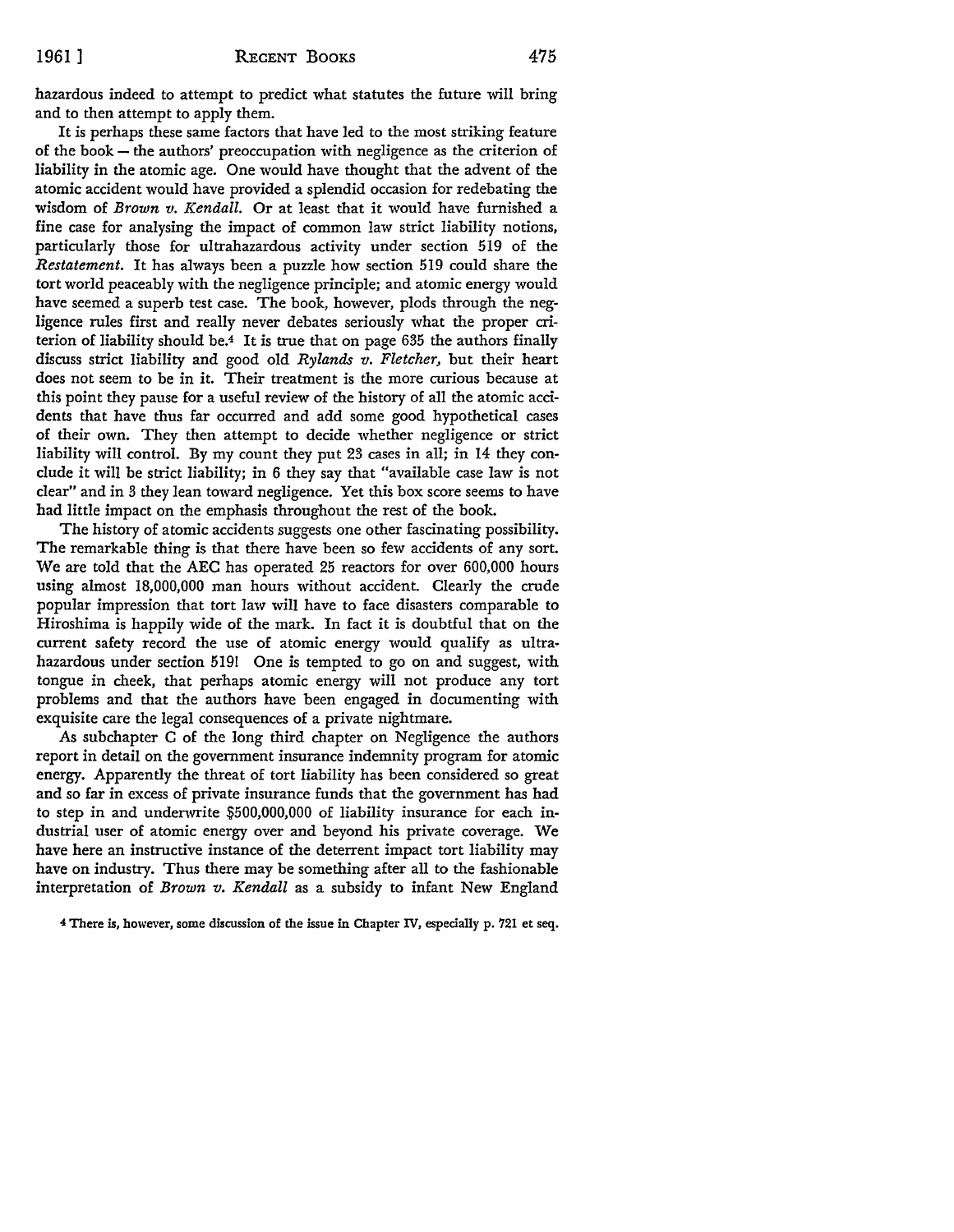industry. This time, however, the subsidy is not buried in the negligence limitation but is perfectly visible in the government insurance program which presumably rests in the end on general tax revenues.

But what seems extraordinary to me is that this dramatic use of government insurance has so little impact on the authors' discussion of liability criteria. It is true that the Anderson amendment to the Atomic Energy Act carefully refrained from tampering with state substantive law, $5$  and it is perhaps on this ground the authors decided to discuss liability without reference to the implications of this insurance arrangement. This seems to have been unwise since this massive governmental underwriting of liability by the entire society which wishes to have atomic energy exploited for peaceful uses is surely an epochal novelty in tort law. It is difficult to see why this government insurance scheme does not make very persuasive the case for "an atomic accident compensation plan." Indeed one of the great ironies of recent writing on tort law is evident when we compare *A toms and the Law* to Leon Green's *Traffic Victims.6* Green, writing about the auto accidents we have today, argues for junking the negligence system and utilizing the insurance principle so as to make feasible a compensation plan. Dean Stason and his colleagues writing about the atomic accident of tomorrow eschew the insurance that is already there and instead support a meticulous use of the negligence principle. Perhaps the moral is that in writing about tort policy we all tend to come out through the same door we enter.<sup>7</sup>

The discussion thus far has been unfair to the genuine novelty of much of the book and has given an erroneous impression of the degree to which it centers on the discussion of a liability, keyed to negligence. Actually of the 850 pages of tort discussion, some 200 are allotted to the insurance provisions, to strict liability and to workmen's compensation. And, more important, another 325 are devoted to issues of damages and causation where the book makes its most interesting and refreshing contributions. The authors make it clear that the atomic accident will make salient such currently esoteric damage issues as prenatal injuries, genetic injuries, shortened life spans, cumulative injuries, and an interesting variety of psychic harms due to fear of fall out, etc., and they have given us a fine text on these matters.

It is, however, with respect to causation that the exciting possibilities of the topic are most fully realized. Radiation accidents suggest splendid issues of multiple and gradual, cumulative causation. Moreover, as the

5 See p. 574. The only change is that the amendment imposes a limit of \$560 million on tort liability.

6 GREEN, TRAFFIC VICTIMS: TORT LAW AND INSURANCE (1958).

<sup>7</sup>I have reviewed the Green proposal in 26 U. Cm. L. REv. 679 (1959). I think I would disagree with both Dean Green and Dean Stason. I do not find the compensation plan formula persuasive in the auto accident case; however, I do find it persuasive for the atomic accident.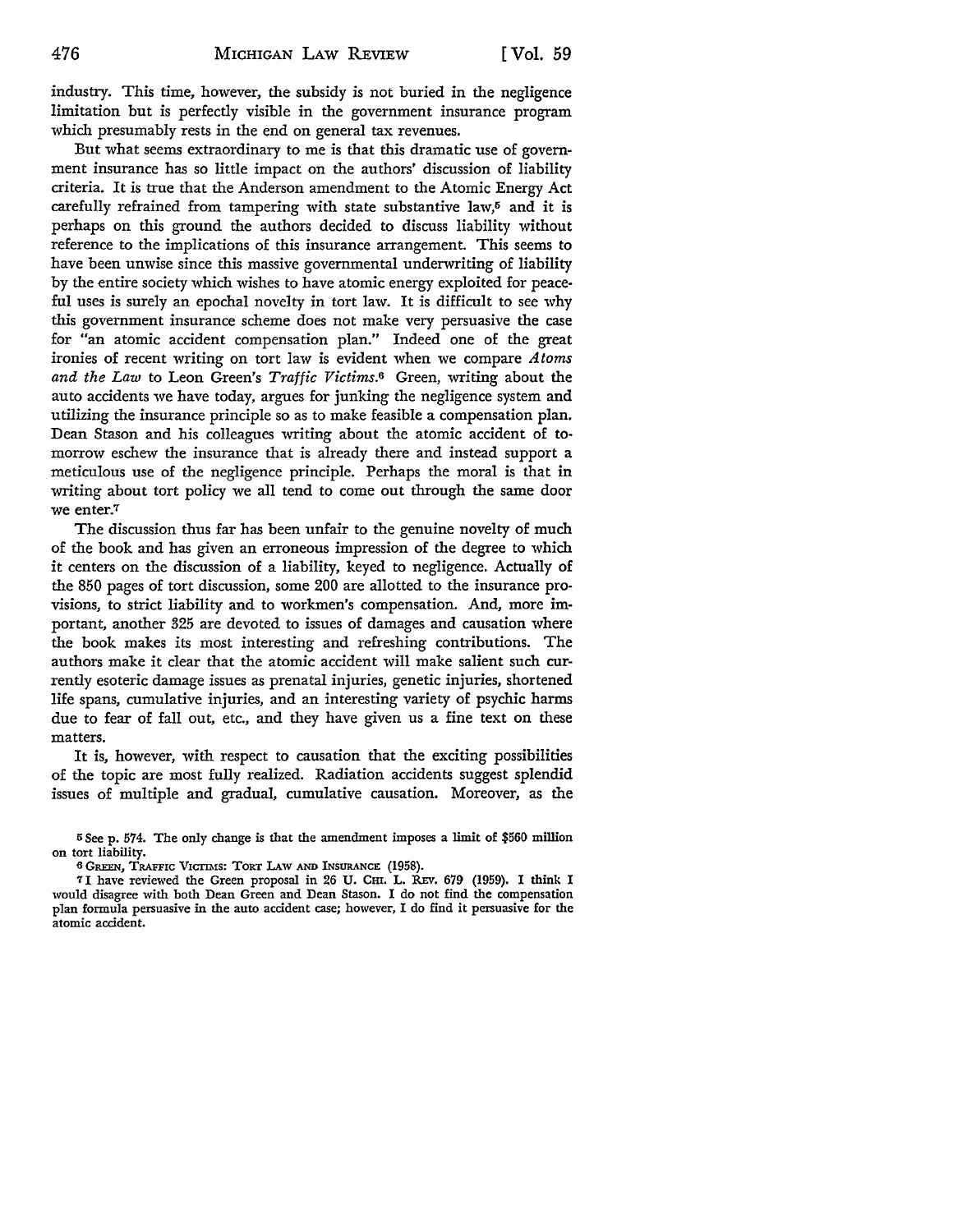authors excellently analyse, the new accidents will test profoundly our loose notions about probabilities both of causation and of future harm. All torts teachers have at some time speculated with their classes about what the result should be if we knew exactly what the probabilities of causation were. If the plaintiff shows that it is 60% likely that the defendant caused the harm, should he recover 100%? and if he shows it was 45% likely, should he recover nothing? Apparently exposure to radiation is such as to yield strict statistical estimates of the likelihood of future harm from the exposure. As the authors ably argue we must revise our thinking about causation if we are to deal with the radiation accident. They document carefully how odd and how wrong the results under current law will be here. Assume that under normal circumstances one person in 1000 will get leukemia and that after exposure to a certain quantum of radiation, 7 persons in 1000 will get leukemia. If then there is a tortious exposure to radiation, how should the damage issues be handled? If we wait until the 7 cases develop, each victim will be able to show that it was more likely than not that his sickness was caused by his exposure and would hence recover 100% under current law. However the leukemia may not develop for years after the exposure and the authors argue that the law should not wait. If, however, they sue promptly, the odds are only 7 in 1000 that the particular plaintiff will develop the sickness. *At* this point the authors suggest an ingenious contingent injury fund. Each plaintiff will get a contingent claim against the fund and each defendant will pay into the fund only the percentage of harm he may have caused. If the odds have been estimated properly the fund over time will have enough money to compensate the victims who actually do get leukemia. The authors have admirably broken with conventional thinking about causation and proof of future harm and their analysis is certain to enliven class discussions of causation for many years to come.<sup>8</sup>

Even here one is disturbed by the authors' failure *to* react to the implications of the government insurance coverage. Three points are involved. First, there is the issue of multiple defendants where causation in fact is as obscure as in the well known *Summers v. Tice.* The authors make the very bright point that if both defendants are insured by the same company we do not really have *to* solve the issue of which one caused the harm to do justice, since either way the loss will fall on the same fund. This does not keep them, however, from a very full analysis of multiple defendant cases although as they note, in the end, the atomic accident will be borne by the government insurance fund.9 Second, they are impressed with the fairness of their contingent injury fund discount scheme to defendants who under it need never pay for more than the harm they have contingently caused. How-

<sup>8</sup> Their fund could extend also to the contingent claim where the odds are less than 50-50 that radiation caused the harm so long as radiation increased the chance of harm by some definite amount. See p. 515. See Estep, *Radiation Injuries and Statistics: The Need for a New Approach to Injury Litigation,* 59 MICH. L. REv. 259 (1960). o Pp. 417-418.